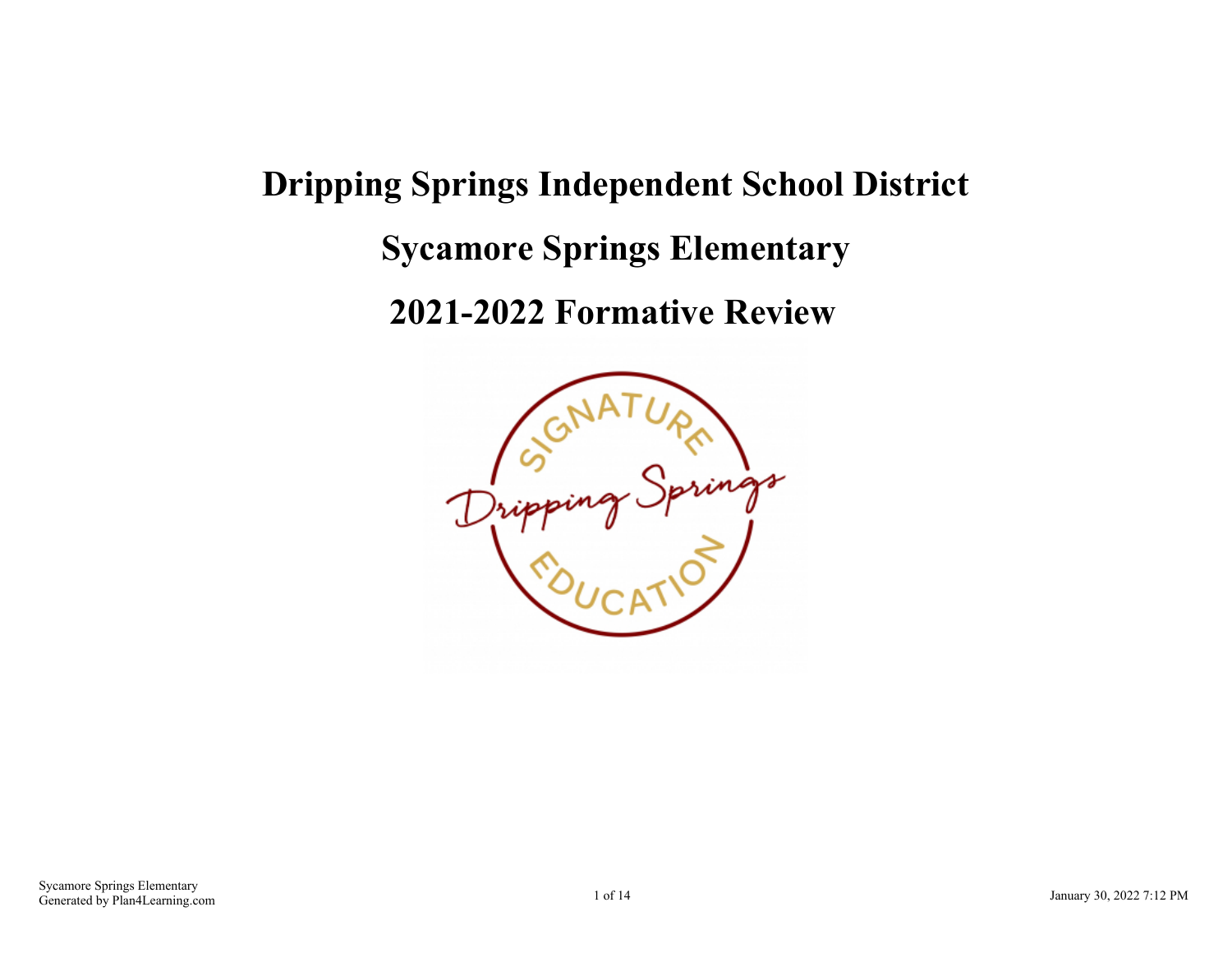# **Mission Statement**

SSE...Where Lifechangers become more.

# **Vision**

Lead MORE

Create MORE

Inspire MORE

Become MORE

We are SycaMORE!

# **Value Statement**

Everyone can be a leader Everyone has genius Change starts with me Educators empower others to lead their own learning Develop the whole person

 $\bullet$  $\bullet$  $\bullet$  $\bullet$  $\bullet$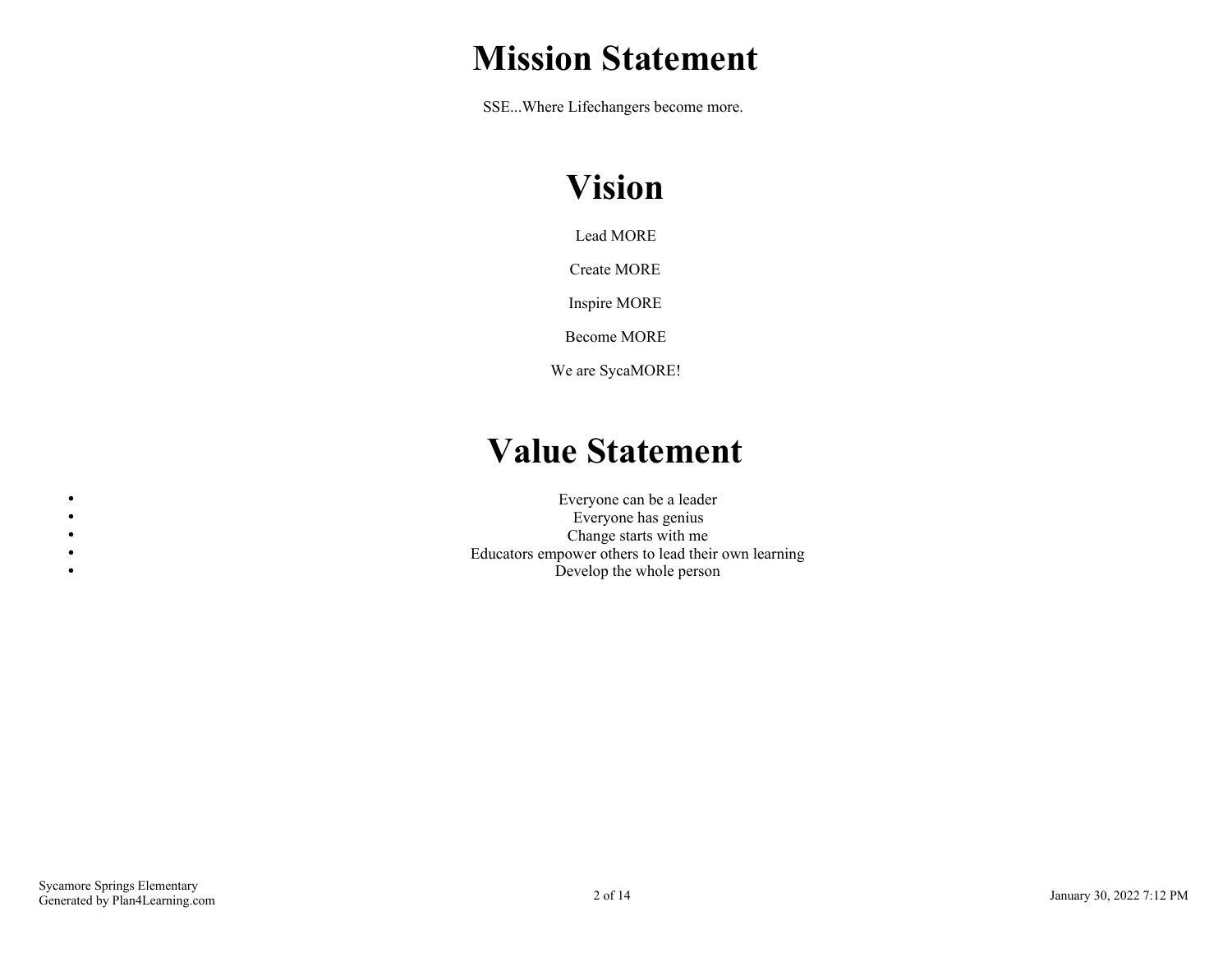## **Table of Contents**

| Goals                                                                                                                                                                                                                                                                                                                                                |  |
|------------------------------------------------------------------------------------------------------------------------------------------------------------------------------------------------------------------------------------------------------------------------------------------------------------------------------------------------------|--|
| Goal 1: Student Achievement: DSISD Life Changers will holistically and strategically develop and support the academic growth of all students.                                                                                                                                                                                                        |  |
| Goal 2: Staff Quality, Recruitment, and Retention: Support the vision and mission of the district by placing a Life Changer in every position.                                                                                                                                                                                                       |  |
| Goal 3: School Culture, Communication, and Compliance: All students will be educated in a safe environment that promotes collaborative and positive communication<br>within the organization that effectively and efficiently manages operational, programmatic, and fiscal compliance.                                                              |  |
| Goal 4: Social-Emotional, Mental, and Health Wellness: DSISD will support and enhance students' social and emotional skills, attitudes, relationships, academic<br>performance, and perceptions of classroom and school climate through comprehensive social-emotional/counseling and health wellness programs designed to address<br>student needs. |  |
| Goal 5: Parent Engagement: DSISD will increase parent engagement and stakeholder involvement at both the campus and district level by making families feel welcomed<br>through building meaningful connections and increased communication throughout the district and on all campuses.                                                              |  |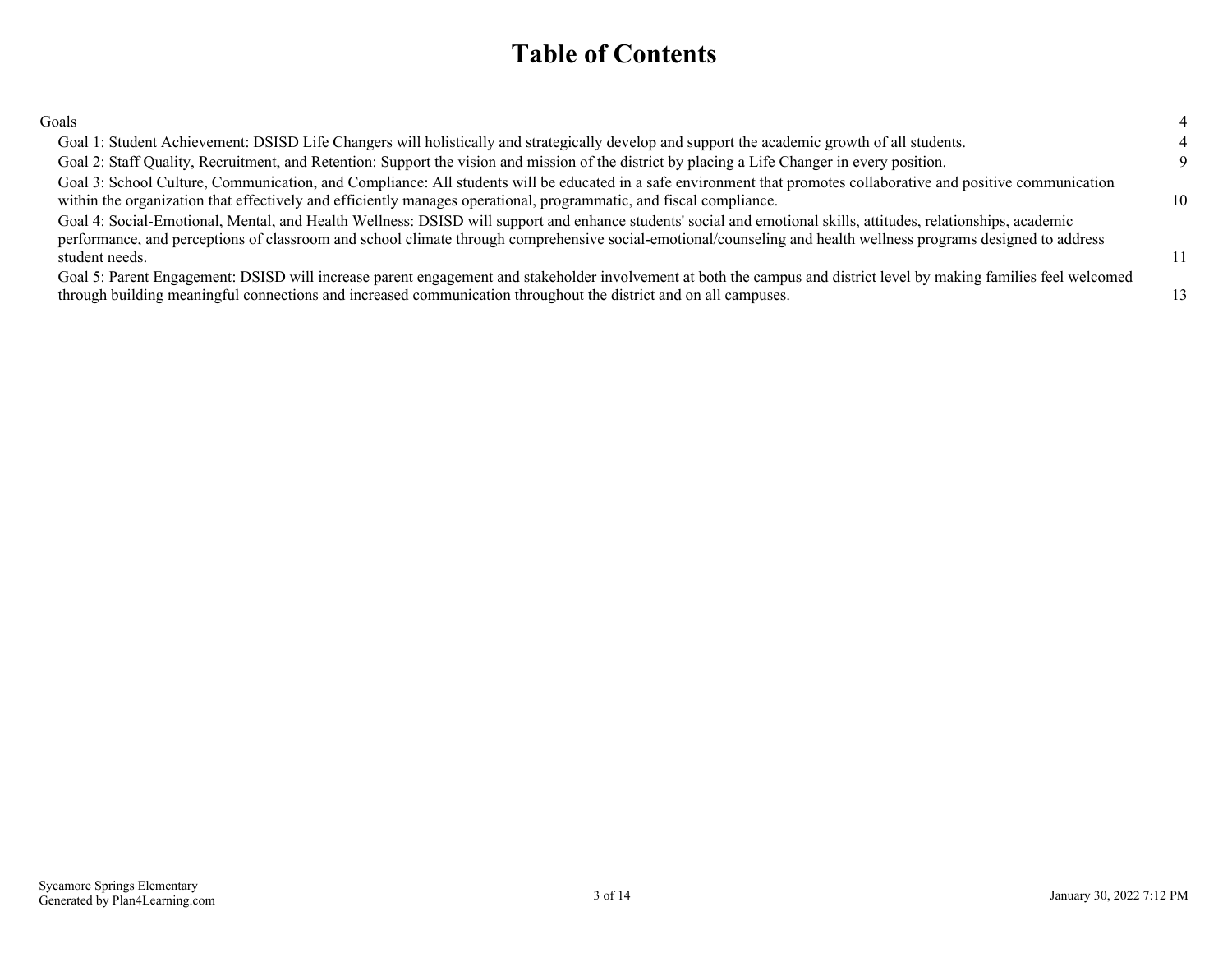# **Goals**

<span id="page-3-0"></span>**Goal 1:** Student Achievement:

DSISD Life Changers will holistically and strategically develop and support the academic growth of all students.

### **Performance Objective 1:** Students will demonstrate growth from previous years as measured by multiple data sources.

**Evaluation Data Sources:** STAAR/EOC/TELPAS/MAP/DRA/CLI Engage/TPRI/Tejas Lee/TX KEA/Common Formative Assessments/Attendance/Course Completion/Professional Learning Opportunities/

| <b>Strategy 1 Details</b>                                                                                                                                                                                                                                                         | <b>Reviews</b>   |                  |                |                  |                  |
|-----------------------------------------------------------------------------------------------------------------------------------------------------------------------------------------------------------------------------------------------------------------------------------|------------------|------------------|----------------|------------------|------------------|
| Strategy 1: Instruction: The campus will provide TEKS based, evidence-based, instructional resources, instructional                                                                                                                                                               |                  | <b>Formative</b> |                | <b>Summative</b> |                  |
| planning, professional development, and instructional technology across all subject areas. The campus will continue to<br>utilize small group instruction to enhance reading and math.                                                                                            | Sept             | <b>Nov</b>       | Mar            | <b>May</b>       |                  |
| Strategy's Expected Result/Impact: All classroom teachers will create small group lesson plans in reading and<br>math to support all students.                                                                                                                                    | 25%              | 50%              |                |                  |                  |
| Staff Responsible for Monitoring: Principal, Assistant Principal, and Instructional Coaches.                                                                                                                                                                                      |                  |                  |                |                  |                  |
| <b>Strategy 2 Details</b>                                                                                                                                                                                                                                                         |                  |                  | <b>Reviews</b> |                  |                  |
| <b>Strategy 2:</b> Reading/Writing/ELA: The campus will continue to utilize small group instruction to enhance reading.                                                                                                                                                           | <b>Formative</b> |                  |                |                  | <b>Summative</b> |
| Strategy's Expected Result/Impact: Teachers will meet with small groups of students during core content                                                                                                                                                                           | <b>Sept</b>      | <b>Nov</b>       | Mar            | <b>May</b>       |                  |
| instruction and during Whatever I Need (WIN) time. Small group instruction will be reflected in daily schedules<br>and lessons, and observed through classroom visits.                                                                                                            |                  |                  |                |                  |                  |
| Staff Responsible for Monitoring: Principal, Assistant Principal, and Instructional Coaches                                                                                                                                                                                       | 25%              | 50%              |                |                  |                  |
| <b>Strategy 3 Details</b>                                                                                                                                                                                                                                                         |                  |                  | <b>Reviews</b> |                  |                  |
| <b>Strategy 3:</b> Math: The campus will continue to utilize small group instruction to enhance math. Number Corner will be                                                                                                                                                       |                  | <b>Formative</b> |                | <b>Summative</b> |                  |
| utilized to ensure numeracy is strengthened.                                                                                                                                                                                                                                      | Sept             | <b>Nov</b>       | Mar            | May              |                  |
| Strategy's Expected Result/Impact: Teachers will meet with small groups of students during core content<br>instruction and during Whatever I Need (WIN) time. Small group instruction will be reflected in daily schedules<br>and lessons, and observed through classroom visits. | 25%              | 45%              |                |                  |                  |
| Staff Responsible for Monitoring: Principal, Assistant Principal, and Instructional Coaches                                                                                                                                                                                       |                  |                  |                |                  |                  |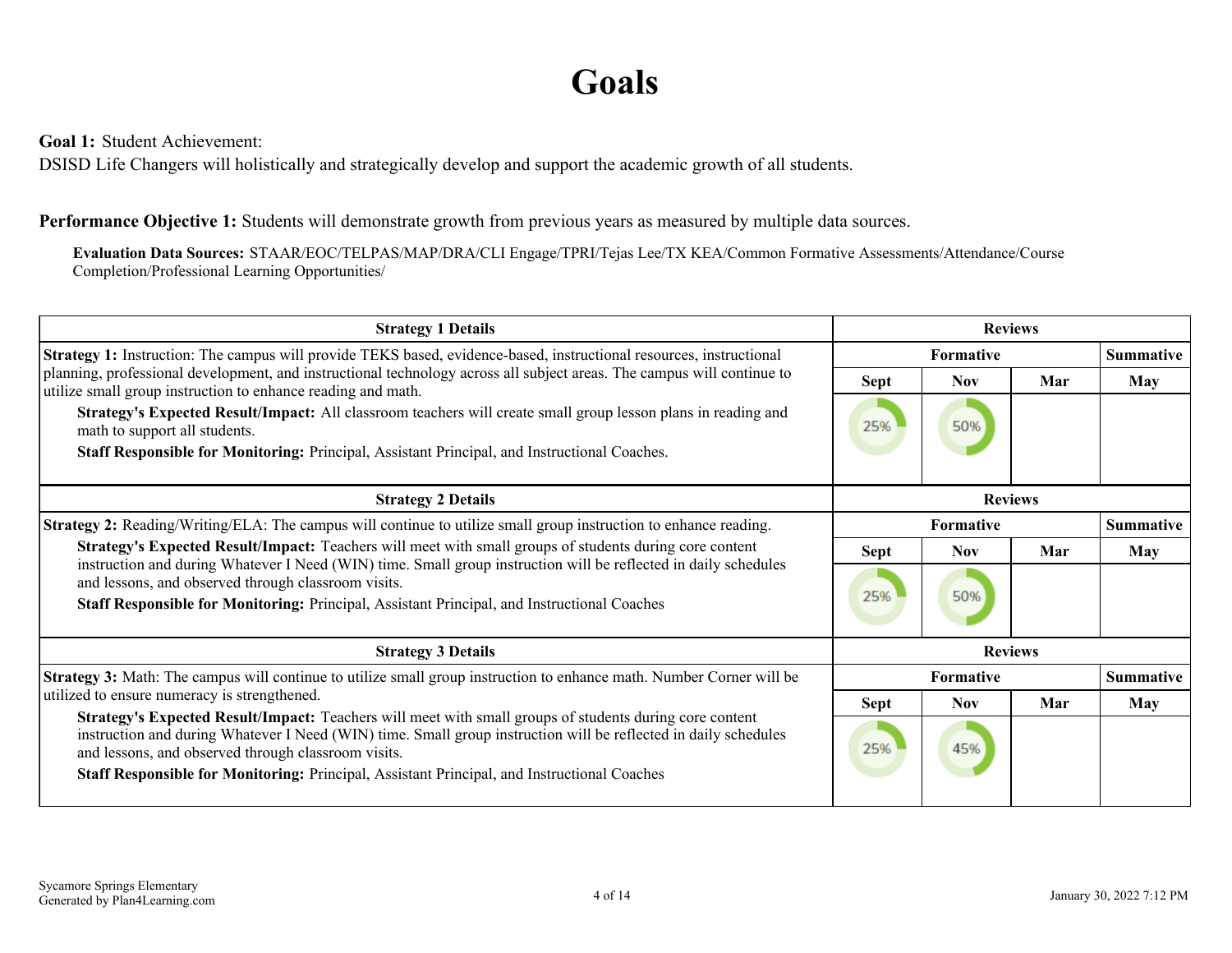| <b>Strategy 4 Details</b>                                                                                                                                                                                                                                                                                                                                                         | <b>Reviews</b>     |                   |                |                  |
|-----------------------------------------------------------------------------------------------------------------------------------------------------------------------------------------------------------------------------------------------------------------------------------------------------------------------------------------------------------------------------------|--------------------|-------------------|----------------|------------------|
| Strategy 4: Science: The campus will ensure experiential learning during science instruction. PD and necessary science                                                                                                                                                                                                                                                            |                    | Formative         |                | <b>Summative</b> |
| manipulatives, and vertical teaming will set the foundation for success.<br>Strategy's Expected Result/Impact: The campus STEAM Lab will house science manipulatives and materials<br>for hands-on learning. Lesson plans and classroom visits will reflect experiential learning.<br>Staff Responsible for Monitoring: Principal, Assistant Principal, and Instructional Coaches | <b>Sept</b><br>25% | <b>Nov</b><br>50% | Mar            | May              |
| <b>Strategy 5 Details</b>                                                                                                                                                                                                                                                                                                                                                         |                    | <b>Reviews</b>    |                |                  |
| Strategy 5: Social Studies: The campus will integrate non-fiction, historical reading selections beyond the social studies                                                                                                                                                                                                                                                        |                    | Formative         |                |                  |
| class to enhance other content areas.<br>Strategy's Expected Result/Impact: Classroom teachers will access content such as NewsELA to support                                                                                                                                                                                                                                     | <b>Sept</b>        | <b>Nov</b>        | Mar            | <b>May</b>       |
| social studies TEKS. Lesson plans and classroom visits will reflect social studies integration.<br>Staff Responsible for Monitoring: Principal, Assistant Principal, and Instructional Coaches                                                                                                                                                                                    | 25%                | 50%               |                |                  |
| <b>Strategy 6 Details</b>                                                                                                                                                                                                                                                                                                                                                         | <b>Reviews</b>     |                   |                |                  |
| <b>Strategy 6:</b> Electives: The campus will provide instruction in music, art and physical education.                                                                                                                                                                                                                                                                           |                    | Formative         |                | <b>Summative</b> |
| Strategy's Expected Result/Impact: The campus will provide Art, Music, and PE on a rotating basis.                                                                                                                                                                                                                                                                                | <b>Sept</b>        | <b>Nov</b>        | Mar            | <b>May</b>       |
| Staff Responsible for Monitoring: Principal, Assistant Principal, and Instructional Coaches.                                                                                                                                                                                                                                                                                      | 25%                | 50%               |                |                  |
| <b>Strategy 7 Details</b>                                                                                                                                                                                                                                                                                                                                                         |                    |                   | <b>Reviews</b> |                  |
| Strategy 7: Progress Monitoring: Teachers will monitor student progress through regular universal screeners for reading                                                                                                                                                                                                                                                           |                    | Formative         |                | <b>Summative</b> |
| and math and utilize Eduphoria for data analysis.<br>Strategy's Expected Result/Impact: The campus will utilize the universal screener three times per year: the                                                                                                                                                                                                                  | <b>Sept</b>        | <b>Nov</b>        | Mar            | <b>May</b>       |
| beginning of the year, middle of the year, and end of the year. The MTSS case manager will meet with the<br>teachers to create action plans based on student needs.<br>Staff Responsible for Monitoring: Principal, Assistant Principal, Instructional Coaches, and Interventionists.                                                                                             | 25%                | 50%               |                |                  |
| <b>Strategy 8 Details</b>                                                                                                                                                                                                                                                                                                                                                         |                    | <b>Reviews</b>    |                |                  |
| Strategy 8: Multi-Tiered System of Support (Response to Intervention): Teachers will identify struggling learners through                                                                                                                                                                                                                                                         |                    | Formative         |                | <b>Summative</b> |
| the MTSS process and provide instructional methods such as intervention/tutorials for all students in math and ELA.<br>Strategy's Expected Result/Impact: The MTSS team will meet on a regular basis to review student needs both                                                                                                                                                 | <b>Sept</b>        | <b>Nov</b>        | Mar            | <b>May</b>       |
| academically and behaviorally.<br>Staff Responsible for Monitoring: Principal, Assistant Principal, Instructional Coaches, and Interventionists.                                                                                                                                                                                                                                  | 25%                | 50%               |                |                  |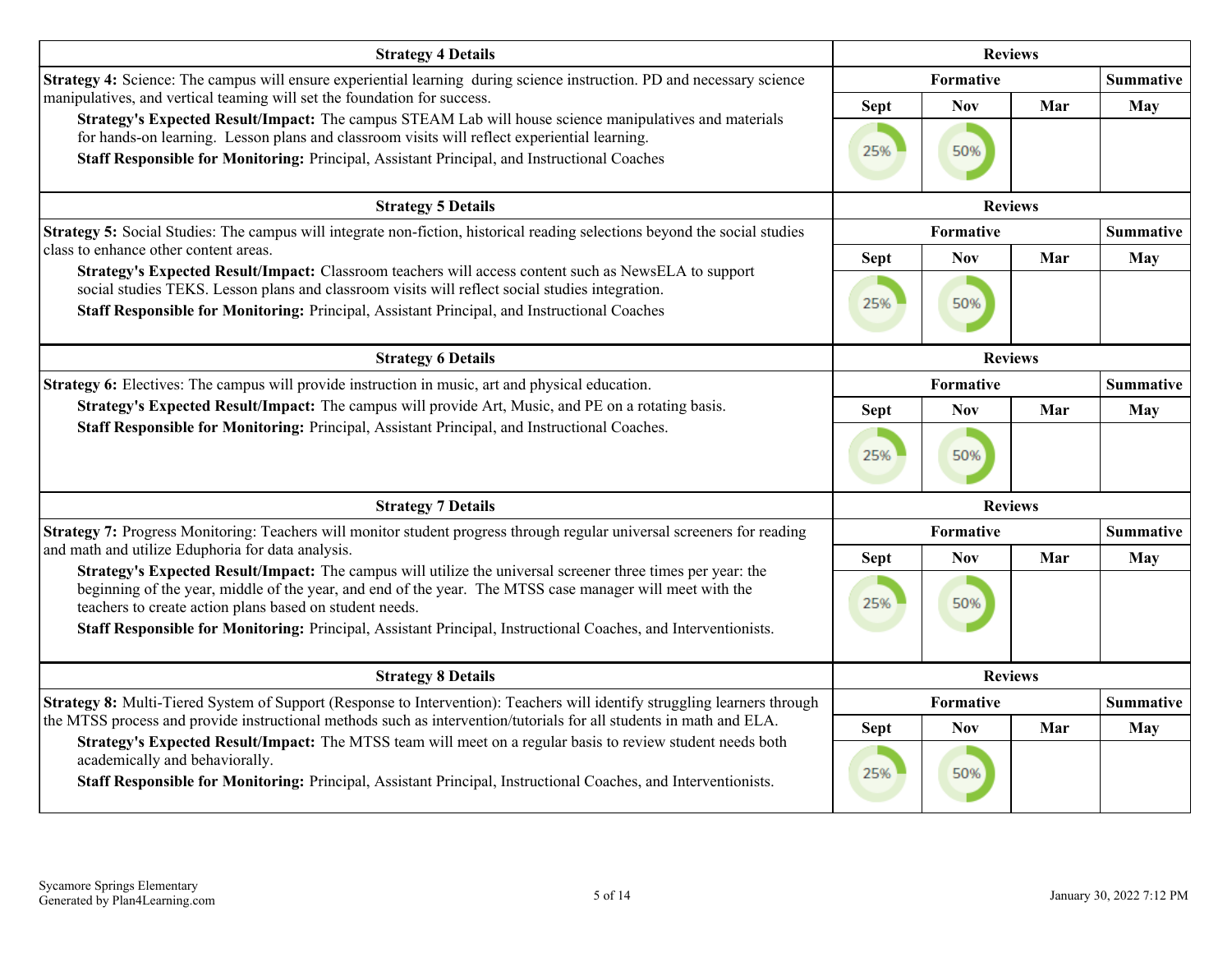| <b>Strategy 9 Details</b>                                                                                                                                                                                                                                                                                                                                                                                      | <b>Reviews</b>     |                   |                |                  |
|----------------------------------------------------------------------------------------------------------------------------------------------------------------------------------------------------------------------------------------------------------------------------------------------------------------------------------------------------------------------------------------------------------------|--------------------|-------------------|----------------|------------------|
| Strategy 9: Data and Assessment: The campus will utilize district assessment procedures to support teachers in the analysis                                                                                                                                                                                                                                                                                    |                    | Formative         |                |                  |
| of data and in making real-time adjustments to both classroom and student-specific instruction.                                                                                                                                                                                                                                                                                                                | <b>Sept</b>        | <b>Nov</b>        | Mar            | May              |
| <b>Strategy's Expected Result/Impact: Weekly PLCs</b><br>Staff Responsible for Monitoring: Principal, Assistant Principal, Instructional Coaches and Interventionists.                                                                                                                                                                                                                                         | 25%                | 50%               |                |                  |
| <b>Strategy 10 Details</b>                                                                                                                                                                                                                                                                                                                                                                                     |                    | <b>Reviews</b>    |                |                  |
| <b>Strategy 10:</b> English Learners: The campus will focus on the development of academic language proficiency level                                                                                                                                                                                                                                                                                          |                    | Formative         |                |                  |
| descriptions for listening, speaking, reading and writing.                                                                                                                                                                                                                                                                                                                                                     | <b>Sept</b>        | <b>Nov</b>        | Mar            | <b>May</b>       |
| Strategy's Expected Result/Impact: Teachers will utilize research-based practices to support ELPS. Provide<br>professional learning opportunities to meet the language needs of English Learners. Monitor language acquisition<br>through local assessments and TELPAS.<br>Staff Responsible for Monitoring: Principal, Assistant Principal, and Instructional Coaches.                                        | 25%                | 50%               |                |                  |
| <b>Strategy 11 Details</b>                                                                                                                                                                                                                                                                                                                                                                                     |                    |                   | <b>Reviews</b> |                  |
| Strategy 11: Special Education Services: The campus will focus on purposeful instructional planning to enhance content<br>knowledge of special education teachers for increased academic achievement of students receiving services as identified                                                                                                                                                              |                    | Formative         |                | <b>Summative</b> |
| through the ARD process and documented in their IEP. The campus will follow district established procedures for child<br>find, referrals and evaluations.<br>Strategy's Expected Result/Impact: Ensure compliance with Special Education programming. Provide<br>necessary training and support to meet the needs of various abilities.<br>Staff Responsible for Monitoring: Principal and Assistant Principal | <b>Sept</b><br>25% | <b>Nov</b><br>50% | Mar            | May              |
| <b>Strategy 12 Details</b>                                                                                                                                                                                                                                                                                                                                                                                     |                    |                   | <b>Reviews</b> |                  |
| Strategy 12: Dyslexia Services: Students with dyslexia will be identified and evaluated in a timely manner.                                                                                                                                                                                                                                                                                                    |                    | Formative         |                | <b>Summative</b> |
| Accommodations and systematic instruction aligned to the requirements of the Texas Dyslexia Handbook will be provided.<br>Strategy's Expected Result/Impact: Ensure program compliance. Provide support with scheduling, ongoing                                                                                                                                                                               | <b>Sept</b>        | <b>Nov</b>        | Mar            | May              |
| professional training, and resources.<br>Staff Responsible for Monitoring: Principal and Assistant Principal                                                                                                                                                                                                                                                                                                   | 25%                | 50%               |                |                  |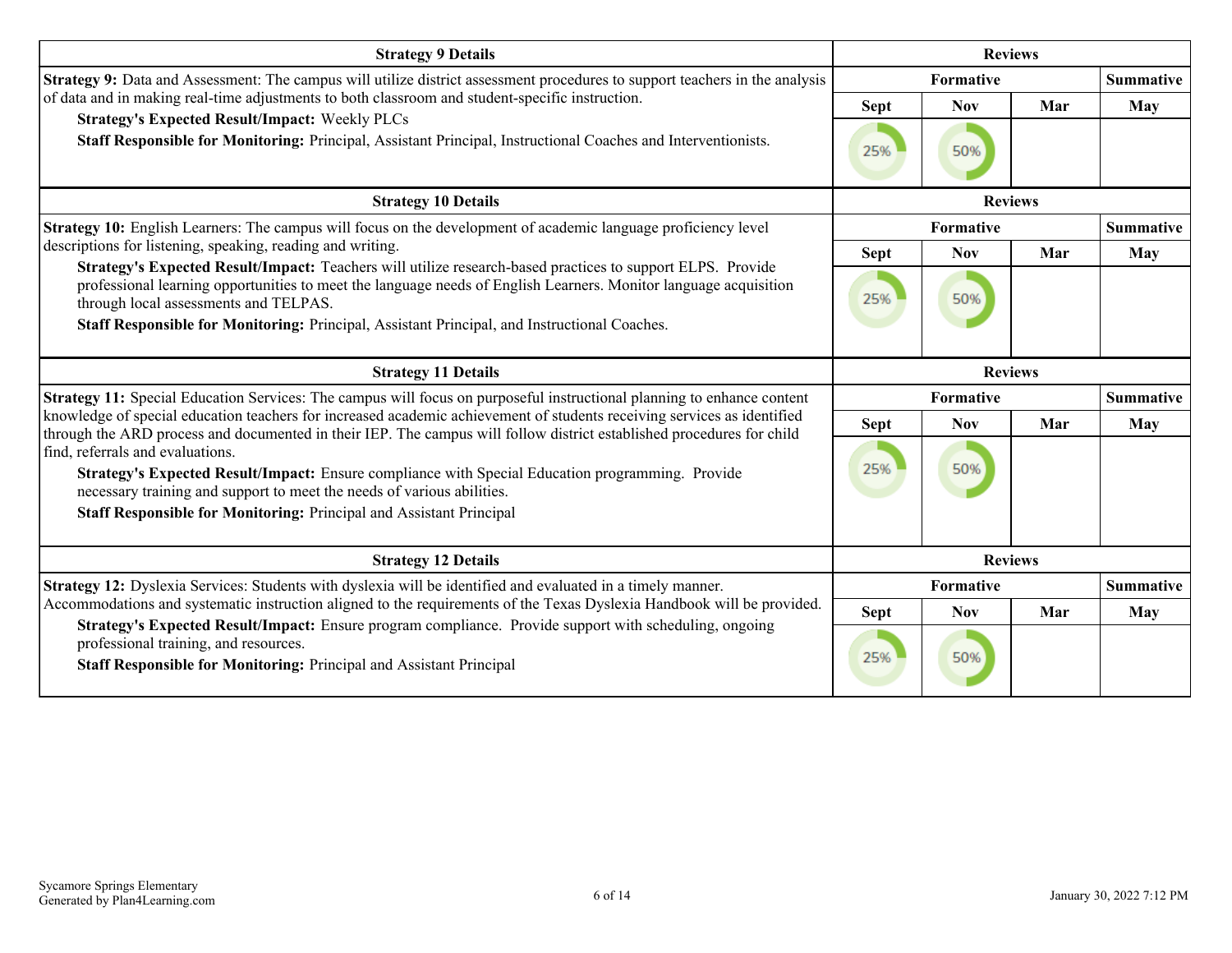| <b>Strategy 13 Details</b>                                                                                                                                                                                                                                                                                                                                                                                                                                                                                                                                          | <b>Reviews</b>     |                   |                  |                  |
|---------------------------------------------------------------------------------------------------------------------------------------------------------------------------------------------------------------------------------------------------------------------------------------------------------------------------------------------------------------------------------------------------------------------------------------------------------------------------------------------------------------------------------------------------------------------|--------------------|-------------------|------------------|------------------|
| Strategy 13: 504 Services: Campus administrators will ensure documentation of student accommodations based on                                                                                                                                                                                                                                                                                                                                                                                                                                                       |                    | Formative         | <b>Summative</b> |                  |
| evaluations/data and aligned directly to the student's disability. Teachers will access their student's 504 plans and<br>consistently provide the agreed upon accommodations to ensure ADA compliance for all students with disabilities. The<br>campus will adhere to established procedures for child find, referrals and evaluations.<br>Strategy's Expected Result/Impact: Ensure program compliance. Provide support with training, ongoing<br>professional development, and resources.<br>Staff Responsible for Monitoring: Principal and Assistant Principal | <b>Sept</b><br>25% | <b>Nov</b><br>50% | Mar              | <b>May</b>       |
| <b>Strategy 14 Details</b>                                                                                                                                                                                                                                                                                                                                                                                                                                                                                                                                          |                    |                   | <b>Reviews</b>   |                  |
| Strategy 14: Accelerated Instruction for At-Risk Students: Accelerated instruction will be provided for all students not                                                                                                                                                                                                                                                                                                                                                                                                                                            |                    | Formative         |                  | <b>Summative</b> |
| meeting the minimum standard on state assessments. These supplemental instructional opportunities can be provided by<br>enrichment classes and other methods during the school year and/or during summer school programs.                                                                                                                                                                                                                                                                                                                                           | <b>Sept</b>        | <b>Nov</b>        | Mar              | <b>May</b>       |
| Strategy's Expected Result/Impact: Teachers will meet with small groups of students during core content<br>instruction and during Whatever I Need (WIN) time. Small group instruction will be reflected in daily schedules<br>and observed through classroom visits. Individualized intervention plans will be developed through MTSS and<br>progress monitored. WIN time will be master scheduled for K-5.<br>Staff Responsible for Monitoring: Principal, Assistant Principal, and Interventionists.                                                              | 25%                | 50%               |                  |                  |
| <b>Strategy 15 Details</b>                                                                                                                                                                                                                                                                                                                                                                                                                                                                                                                                          |                    |                   | <b>Reviews</b>   |                  |
| Strategy 15: Gifted and Talented: Teachers of G/T students will receive the appropriate amount of professional                                                                                                                                                                                                                                                                                                                                                                                                                                                      |                    | Formative         |                  | <b>Summative</b> |
| development (30 hours initial training, 6-hour annual update). The campus will adhere to established guidelines for GT<br>nominations, screening, selection and placement.                                                                                                                                                                                                                                                                                                                                                                                          | <b>Sept</b>        | <b>Nov</b>        | Mar              | <b>May</b>       |
| Strategy's Expected Result/Impact: Ensure program compliance. Provide support with scheduling,<br>professional development, and resources.<br>Staff Responsible for Monitoring: Principal, Assistant Principal, Instructional Coaches, and Gifted Education<br>Facilitator.                                                                                                                                                                                                                                                                                         | 25%                | 50%               |                  |                  |
| <b>Strategy 16 Details</b>                                                                                                                                                                                                                                                                                                                                                                                                                                                                                                                                          |                    |                   | <b>Reviews</b>   |                  |
| Strategy 16: Early Childhood: Pre-K curriculum will be based upon the Pre-K guidelines aligned to the Kindergarten                                                                                                                                                                                                                                                                                                                                                                                                                                                  |                    | Formative         |                  | <b>Summative</b> |
| curriculum and will focus on early childhood literacy and mathematics.<br>Strategy's Expected Result/Impact: Provide support with scheduling, professional development, and resources.                                                                                                                                                                                                                                                                                                                                                                              | <b>Sept</b>        | <b>Nov</b>        | Mar              | May              |
| Utilize ESGI to monitor skill acquisition in literacy and mathematics.<br>Staff Responsible for Monitoring: Principal, Assistant Principal, and Instructional Coaches.                                                                                                                                                                                                                                                                                                                                                                                              | 25%                | 50%               |                  |                  |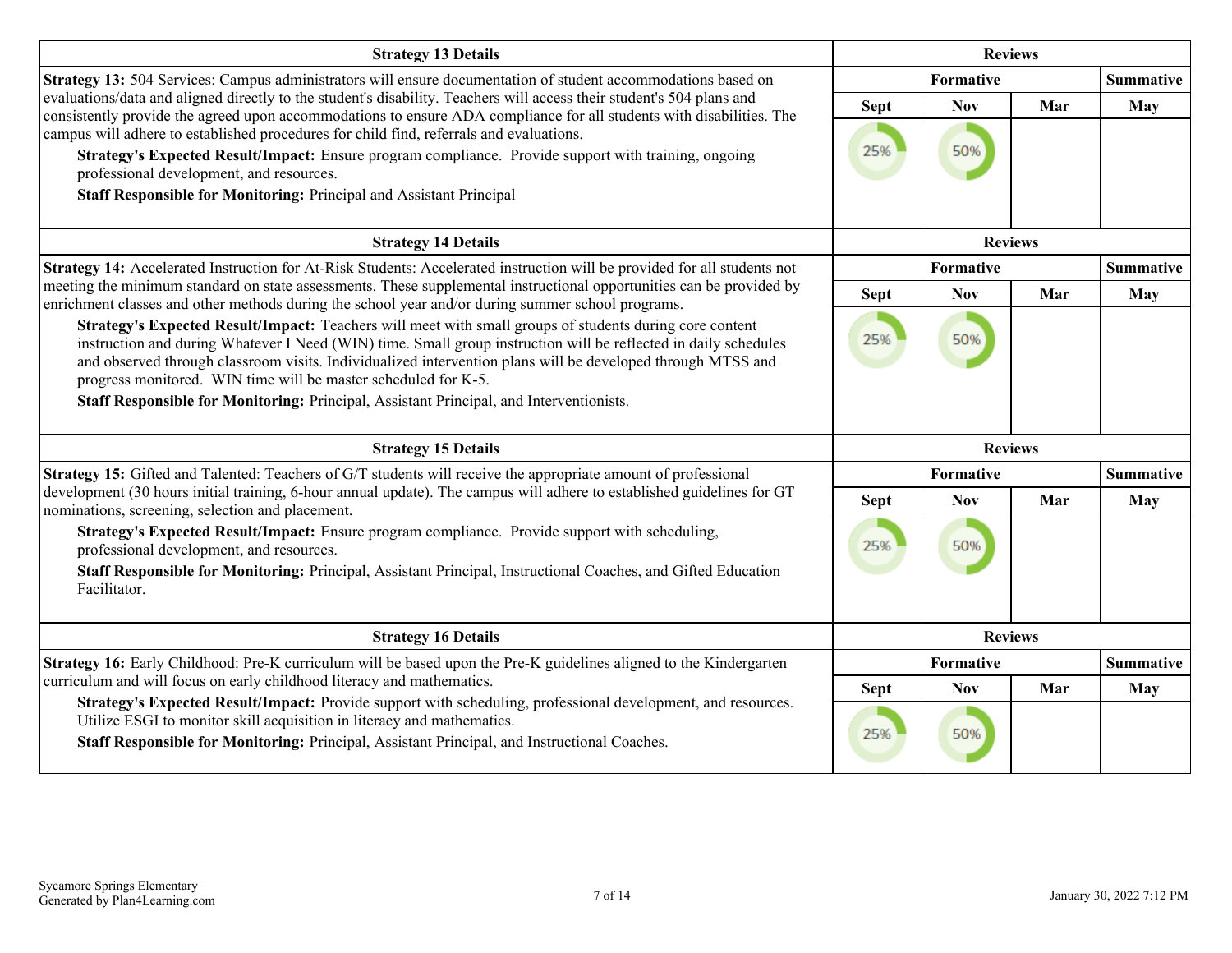| <b>Strategy 17 Details</b>                                                                                                                                                                                                                                         | <b>Reviews</b> |            |                |                  |
|--------------------------------------------------------------------------------------------------------------------------------------------------------------------------------------------------------------------------------------------------------------------|----------------|------------|----------------|------------------|
| Strategy 17: Kindergarten: The campus will provide resources to parents to ensure a smooth transition from early                                                                                                                                                   |                | Formative  |                | <b>Summative</b> |
| childhood programs such as PK, daycare, and at home-based childcare.                                                                                                                                                                                               | <b>Sept</b>    | <b>Nov</b> | Mar            | May              |
| Strategy's Expected Result/Impact: Provide support with scheduling and resources.<br>Staff Responsible for Monitoring: Principal and Assistant Principal.                                                                                                          | 25%            | 50%        |                |                  |
| <b>Strategy 18 Details</b>                                                                                                                                                                                                                                         |                |            |                |                  |
| Strategy 18: Technology: The campus will provide innovative practices such as blended learning, to enhance digital                                                                                                                                                 |                | Formative  |                | <b>Summative</b> |
| citizenship, implement technology and digital learning lessons while delivering instruction. The campus provides access to<br>technology (hardware and software) for the purposes of teaching and learning for students and staff.                                 | <b>Sept</b>    | <b>Nov</b> | Mar            | May              |
| Strategy's Expected Result/Impact: Weekly lesson plans show evidence of blended learning and technology<br>integration.<br>Staff Responsible for Monitoring: Principal, Assistant Principal, Instructional Coaches, and Facilitator of<br>Learning and Innovation. | 25%            | 50%        |                |                  |
| <b>Strategy 19 Details</b>                                                                                                                                                                                                                                         |                |            | <b>Reviews</b> |                  |
| Strategy 19: Successful Transitions: The campus provides academic counseling support services to elementary students                                                                                                                                               |                | Formative  |                | <b>Summative</b> |
| transitioning to the secondary campus.<br>Strategy's Expected Result/Impact: Provide support with scheduling and communication of event.                                                                                                                           | <b>Sept</b>    | <b>Nov</b> | Mar            | May              |
| Staff Responsible for Monitoring: Principal, Assistant Principal, and Counselors.                                                                                                                                                                                  | 0%             | 0%         |                |                  |
| <b>Strategy 20 Details</b>                                                                                                                                                                                                                                         |                |            | <b>Reviews</b> |                  |
| Strategy 20: Increasing Attendance, Drop-Out Prevention: The campus will monitor attendance to provide intervention,                                                                                                                                               |                | Formative  |                | <b>Summative</b> |
| supports and a plan for the school year.<br>Strategy's Expected Result/Impact: Weekly attendance reports and appropriate communication follow-up                                                                                                                   | <b>Sept</b>    | <b>Nov</b> | Mar            | <b>May</b>       |
| (attendance letter, phone call, email, home visit). Learners experiencing attendance challenges will be reviewed<br>in MTSS for a plan of action to support the learner.<br><b>Staff Responsible for Monitoring: Principal and Assistant Principal</b>             | 25%            | 50%        |                |                  |
| <b>Strategy 21 Details</b>                                                                                                                                                                                                                                         |                |            | <b>Reviews</b> |                  |
| Strategy 21: DAEP: The campus will monitor performance data of students served in the DAEP including student groups                                                                                                                                                |                | Formative  |                | <b>Summative</b> |
| served, attendance rates, pre- post- assessment results, dropout rates, graduation rates and recidivism rates.                                                                                                                                                     | <b>Sept</b>    | <b>Nov</b> | Mar            | <b>May</b>       |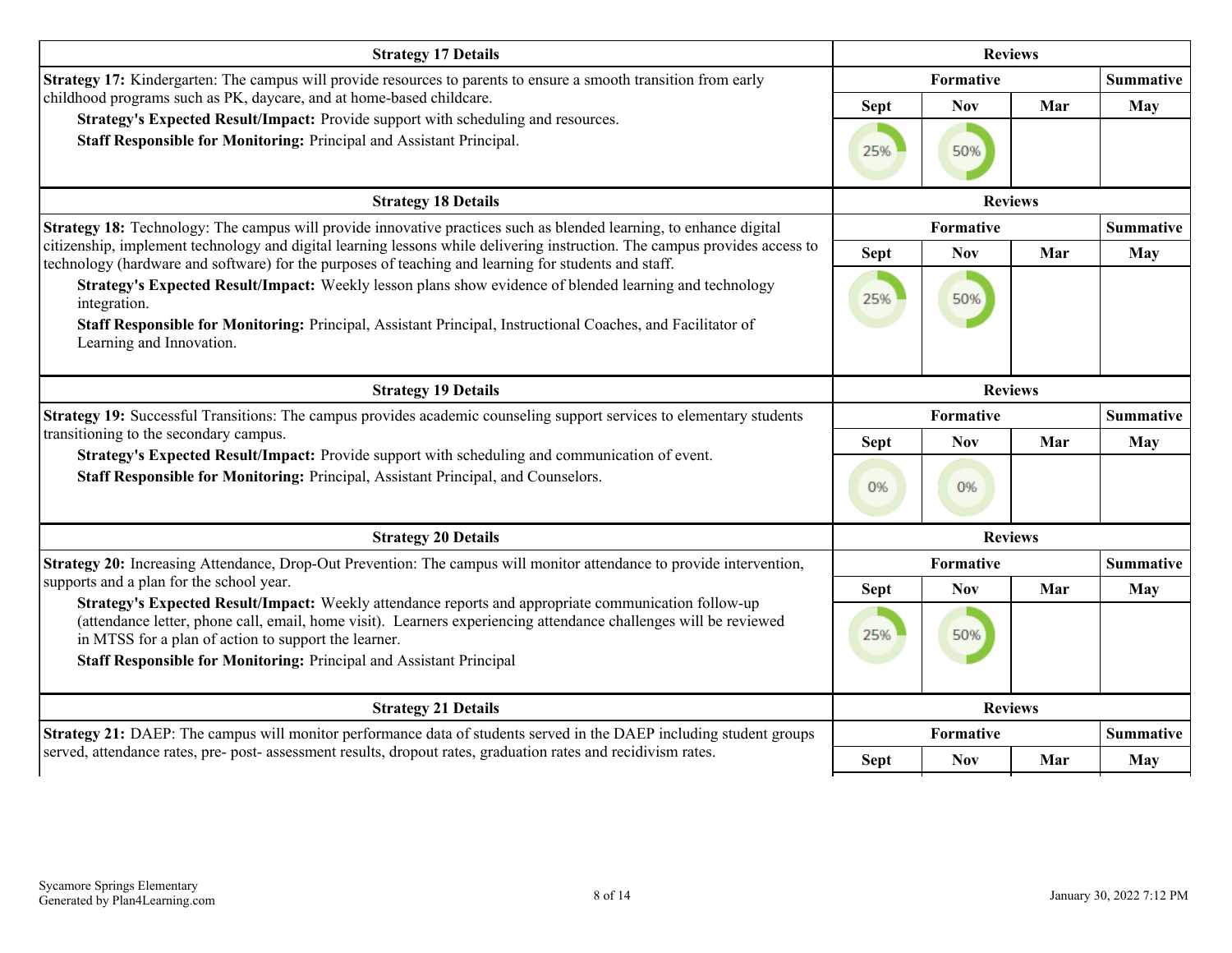<span id="page-8-0"></span>

**Goal 2:** Staff Quality, Recruitment, and Retention:

Support the vision and mission of the district by placing a Life Changer in every position.

**Performance Objective 1:** The campus will hire high-quality staff, highly qualified paraprofessionals and develop, empower and sustain leaders who are committed to the vision and mission of the district.

**Evaluation Data Sources:** Paraprofessional Compliance Report, TEA Equity Plan, Retention Reports, ADDs data, Increased Student Achievement

| <b>Strategy 1 Details</b>                                                                                                                                                                                                                                                                                                                                                                                                                                                                            | <b>Reviews</b> |                  |     |                  |
|------------------------------------------------------------------------------------------------------------------------------------------------------------------------------------------------------------------------------------------------------------------------------------------------------------------------------------------------------------------------------------------------------------------------------------------------------------------------------------------------------|----------------|------------------|-----|------------------|
| Strategy 1: Attract/Retain Staff: The campus will attract and retain highly qualified teachers for instruction and                                                                                                                                                                                                                                                                                                                                                                                   |                | <b>Formative</b> |     | <b>Summative</b> |
| intervention/tutorials. The teacher mentoring system will be used to support and retain teachers.                                                                                                                                                                                                                                                                                                                                                                                                    | <b>Sept</b>    | <b>Nov</b>       | Mar | <b>May</b>       |
| <b>Strategy's Expected Result/Impact:</b> The campus will utilize a rigorous hiring practice to attract staff that have<br>an aligned vision and core beliefs for student learning. New staff will partner with a mentor for ongoing support<br>throughout the year. The campus leadership team will meet quarterly with new staff to identify areas of support<br>and to celebrate accomplishments.<br>Staff Responsible for Monitoring: Principal, Assistant Principal, and Instructional Coaches. | 25%            | 50%              |     |                  |
|                                                                                                                                                                                                                                                                                                                                                                                                                                                                                                      |                |                  |     |                  |
| <b>Strategy 2 Details</b>                                                                                                                                                                                                                                                                                                                                                                                                                                                                            |                | <b>Reviews</b>   |     |                  |
| <b>Strategy 2:</b> Professional Development: The campus will provide information and access to professional development for                                                                                                                                                                                                                                                                                                                                                                          |                | <b>Formative</b> |     | <b>Summative</b> |
| teachers, administrators, paraprofessionals, and other staff as needed.<br>Strategy's Expected Result/Impact: Monthly Synergy Sessions will include professional learning. Professional                                                                                                                                                                                                                                                                                                              | <b>Sept</b>    | <b>Nov</b>       | Mar | <b>May</b>       |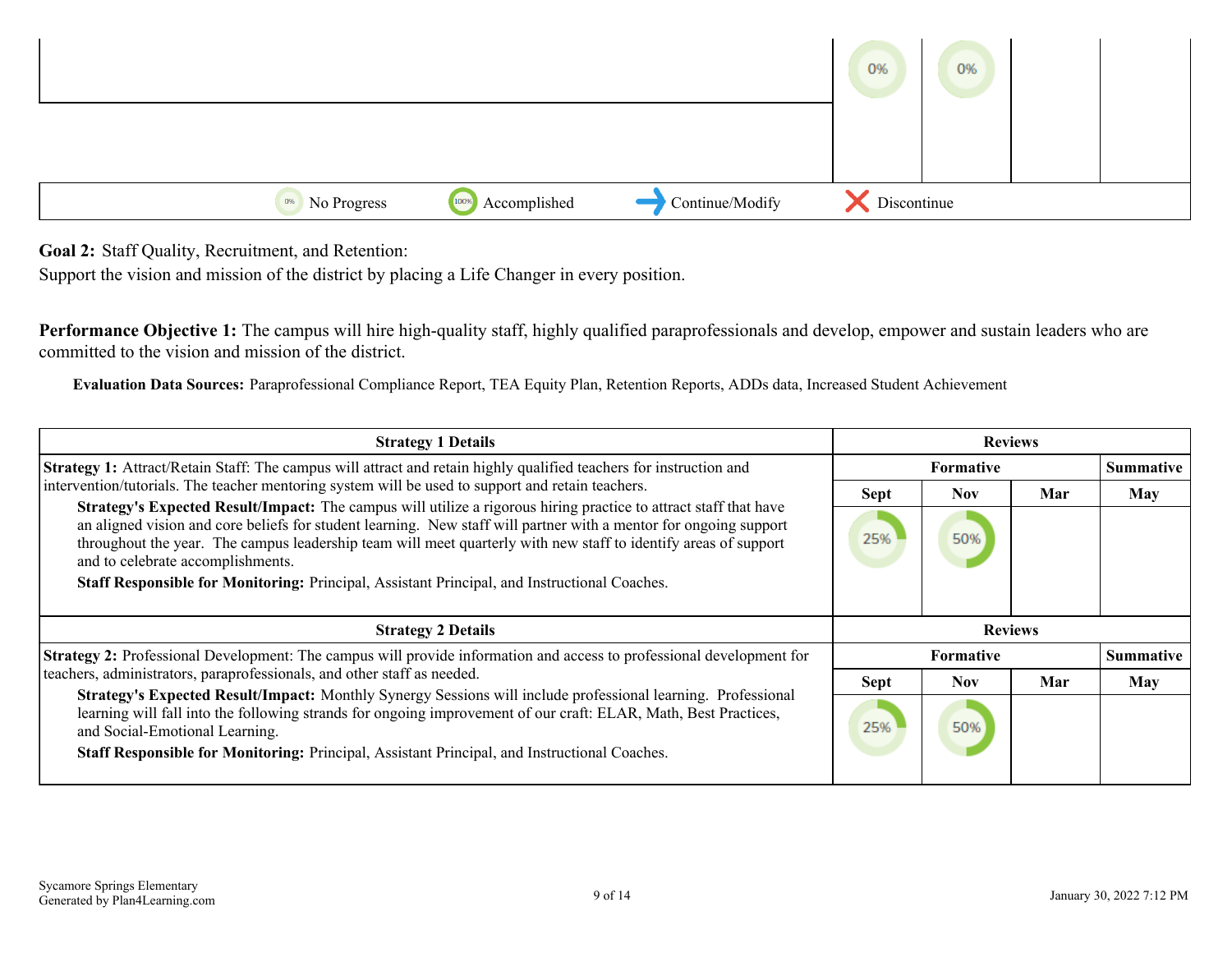<span id="page-9-0"></span>

| <b>Strategy 3 Details</b>                                                                                                                                                                                                                                                                                                                                                                                    | <b>Reviews</b>     |                   |     |                  |
|--------------------------------------------------------------------------------------------------------------------------------------------------------------------------------------------------------------------------------------------------------------------------------------------------------------------------------------------------------------------------------------------------------------|--------------------|-------------------|-----|------------------|
| Strategy 3: Professional Learning: Implement high-quality professional learning focused on the science of reading                                                                                                                                                                                                                                                                                            |                    | Formative         |     | <b>Summative</b> |
| (Reading Academies) for all PreK-3rd grade teachers, leaders, and staff to build capacity in strengthening literacy skills for<br>elementary educators and align instructional practices.<br>Strategy's Expected Result/Impact: Learner growth and development in literacy with targeted growth tracked<br>through diagnostic, state, and district assessments. Meeting HB 3 Early Childhood Literacy Goals. | <b>Sept</b><br>25% | <b>Nov</b><br>50% | Mar | <b>May</b>       |
| Staff Responsible for Monitoring: Reading cohort leader, Director of Elementary Education, Principals                                                                                                                                                                                                                                                                                                        |                    |                   |     |                  |
| <b>Strategy 4 Details</b>                                                                                                                                                                                                                                                                                                                                                                                    |                    | <b>Reviews</b>    |     |                  |
| Strategy 4: Professional Learning: Provide professional learning that emphasizes best practices in developing mathematical                                                                                                                                                                                                                                                                                   |                    | Formative         |     | <b>Summative</b> |
| reasoning and numeracy and align practices within math across the district.                                                                                                                                                                                                                                                                                                                                  | <b>Sept</b>        | <b>Nov</b>        | Mar | May              |
| Strategy's Expected Result/Impact: Learner growth in math development and targeted growth tracked through<br>diagnostic, state, and district assessments. Meeting HB 3 Early Childhood Math Goals.<br>Staff Responsible for Monitoring: Director of Elementary Education, Director of Secondary Education,<br>Principals, Curriculum Coordinators, Instructional Coaches, Teachers.                          | 25%                | 50%               |     |                  |
| Accomplished<br>No Progress<br>100%<br>0%<br>Continue/Modify                                                                                                                                                                                                                                                                                                                                                 | Discontinue        |                   |     |                  |

**Goal 3:** School Culture, Communication, and Compliance:

All students will be educated in a safe environment that promotes collaborative and positive communication within the organization that effectively and efficiently manages operational, programmatic, and fiscal compliance.

Performance Objective 1: The campus will ensure campus/district safety, engage parents and families in frequent and ongoing communications, and utilize fiscal transparency.

**Evaluation Data Sources:** Incident Reports, Budgets, Communications, Surveys

| <b>Strategy 1 Details</b>                                                                                                                                                                                                                                                                                                          | <b>Reviews</b> |                  |     |                  |
|------------------------------------------------------------------------------------------------------------------------------------------------------------------------------------------------------------------------------------------------------------------------------------------------------------------------------------|----------------|------------------|-----|------------------|
| <b>Strategy 1:</b> Goal Setting (CNA/CIP): The campus has an established site-based decision making committee that focuses on                                                                                                                                                                                                      |                | <b>Formative</b> |     | <b>Summative</b> |
| the campus improvement planning process, and carries out responsibilities such as, but not limited to, the campus calendar,<br>professional development plans, budgets, accountability requirements, drop-out and attendance rates, Federal/state                                                                                  | <b>Sept</b>    | Nov              | Mar | <b>May</b>       |
| requirements, etc.<br><b>Strategy's Expected Result/Impact:</b> We will meet four times during the year to promote excellence in<br>education for all students through broad-based representation. The SSES CAC provides valuable input to campus<br>teams.<br>Staff Responsible for Monitoring: Principal and Assistant Principal | 25%            | 50%              |     |                  |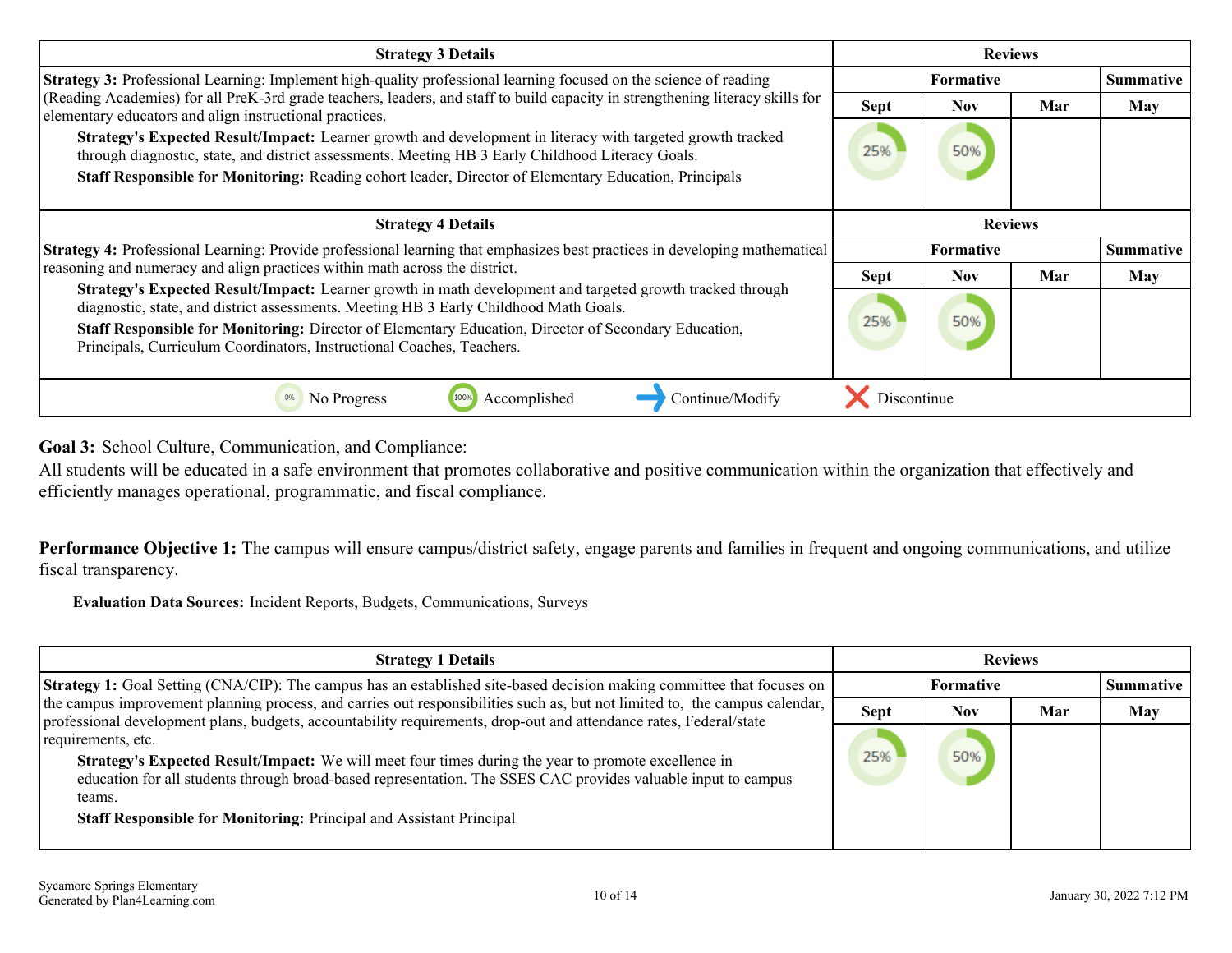<span id="page-10-0"></span>

| <b>Strategy 2 Details</b>                                                                                                                                                                                                                                   |             | <b>Reviews</b>                |     |                  |  |  |  |
|-------------------------------------------------------------------------------------------------------------------------------------------------------------------------------------------------------------------------------------------------------------|-------------|-------------------------------|-----|------------------|--|--|--|
| <b>Strategy 2:</b> Fiscal Compliance: To increase program effectiveness, eliminate duplication, and reduce fragmentation of<br>instructional programs, the campus will coordinate with the district in regards to budgets and federal (TI, TII, TIII, TIV), |             | Formative                     |     | <b>Summative</b> |  |  |  |
| state (SCE, SAMP), and local funds to provide appropriate programs, instruction, and services to all students while                                                                                                                                         | Sept        | <b>Nov</b>                    | Mar | May              |  |  |  |
| maximizing the impact of available resources.                                                                                                                                                                                                               |             |                               |     |                  |  |  |  |
| Strategy's Expected Result/Impact: Budget will be balanced and funds used to maximize resources for                                                                                                                                                         | 25%         | 50%                           |     |                  |  |  |  |
| students.                                                                                                                                                                                                                                                   |             |                               |     |                  |  |  |  |
| Staff Responsible for Monitoring: Principal and Assistant Principal                                                                                                                                                                                         |             |                               |     |                  |  |  |  |
| <b>Strategy 3 Details</b>                                                                                                                                                                                                                                   |             | <b>Reviews</b>                |     |                  |  |  |  |
| <b>Strategy 3:</b> Public Meeting: The campus holds an annual public meeting upon receipt of campus ratings from the Texas                                                                                                                                  |             | <b>Summative</b><br>Formative |     |                  |  |  |  |
| Education Agency regarding performance and the campus improvement plan.<br>Strategy's Expected Result/Impact: Ensure a public meeting is scheduled and held at the campus.                                                                                  | <b>Sept</b> | <b>Nov</b>                    | Mar | May              |  |  |  |
| <b>Staff Responsible for Monitoring: Principal and Assistant Principal</b>                                                                                                                                                                                  |             |                               |     |                  |  |  |  |
|                                                                                                                                                                                                                                                             | 0%          | 0%                            |     |                  |  |  |  |
| <b>Strategy 4 Details</b>                                                                                                                                                                                                                                   |             | <b>Reviews</b>                |     |                  |  |  |  |
| Strategy 4: Student Safety: The campus will utilize district aligned communication channels with area emergency                                                                                                                                             |             | Formative                     |     | <b>Summative</b> |  |  |  |
| operations departments, provide training, manage security coverage, update the Emergency Operations Procedures, and<br>conduct safety/security audits. Equipment, hardware and software updates will be acquired as needed to enhance campus                | <b>Sept</b> | <b>Nov</b>                    | Mar | May              |  |  |  |
| security measures. The campus will conduct safety drills, require visitor sign in and badges, ensure perimeter doors are                                                                                                                                    |             |                               |     |                  |  |  |  |
| locked and other precautions, as necessary.                                                                                                                                                                                                                 | 25%         | 50%                           |     |                  |  |  |  |
| Strategy's Expected Result/Impact: Ensure safety procedures are implemented and followed. The campus will                                                                                                                                                   |             |                               |     |                  |  |  |  |
| train staff in the Standard Response Protocol and additionally train the front office staff with volunteer check-in<br>systems, visitor check-in systems, and timely follow-up with safety concerns (door not latching, etc).                               |             |                               |     |                  |  |  |  |
| <b>Staff Responsible for Monitoring: Principal and Assistant Principal</b>                                                                                                                                                                                  |             |                               |     |                  |  |  |  |
|                                                                                                                                                                                                                                                             |             |                               |     |                  |  |  |  |
| 0%<br>100%<br>Accomplished<br>Continue/Modify<br>No Progress                                                                                                                                                                                                | Discontinue |                               |     |                  |  |  |  |

**Goal 4:** Social-Emotional, Mental, and Health Wellness:

DSISD will support and enhance students' social and emotional skills, attitudes, relationships, academic performance, and perceptions of classroom and school climate through comprehensive social-emotional/counseling and health wellness programs designed to address student needs.

**Performance Objective 1:** Promote social-emotional, mental, and health wellness for all students by increasing access to developed responsive support services as measured by surveys and feedback from students, parents, and staff.

**Evaluation Data Sources:** Survey data, response plans, counselor/MHP support data/MTSS operational reports,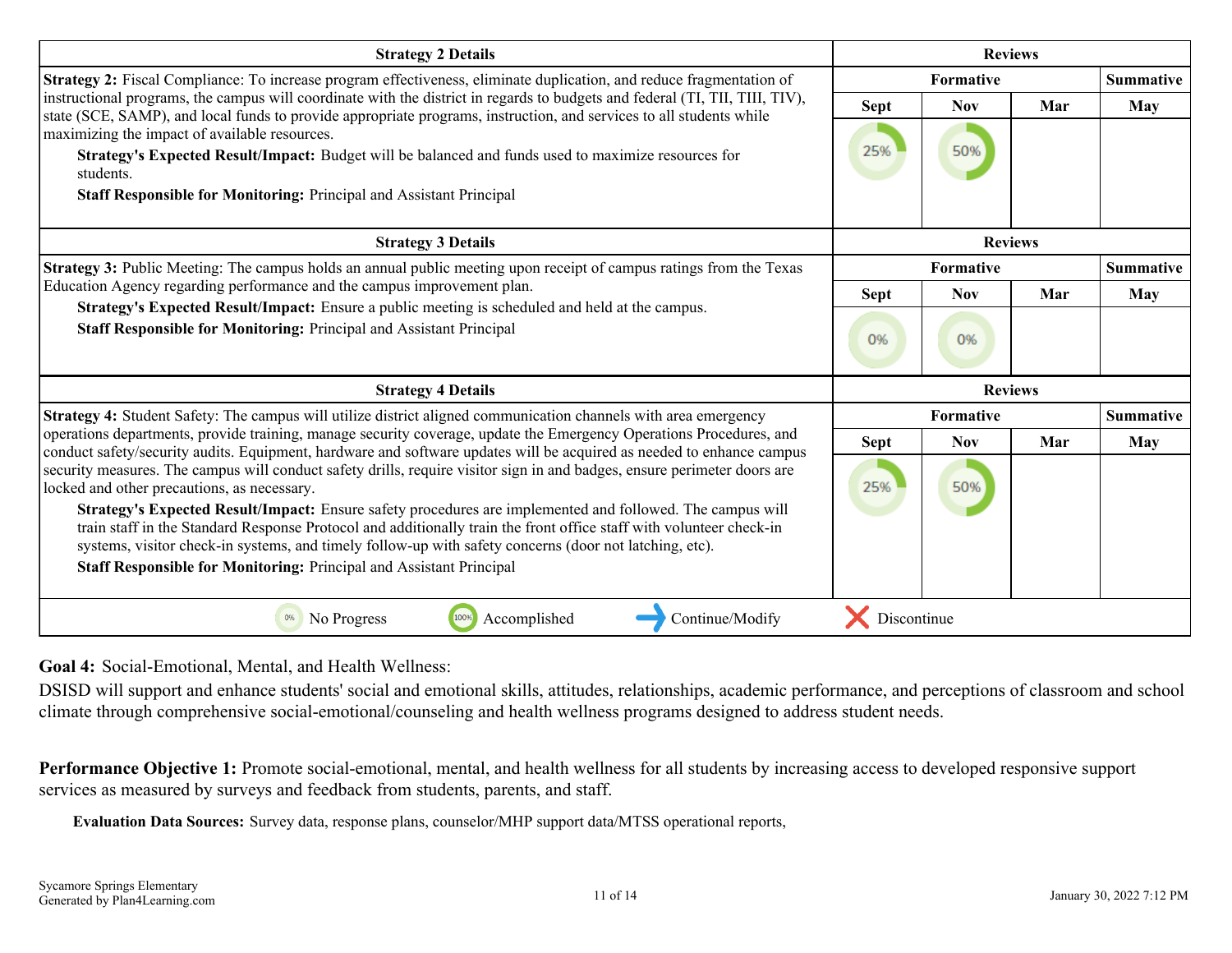| <b>Strategy 1 Details</b>                                                                                                                                                                                                                                                                                                                                                                                                                                                                                                                                                                                                                                       | <b>Reviews</b>     |                   |                |                  |
|-----------------------------------------------------------------------------------------------------------------------------------------------------------------------------------------------------------------------------------------------------------------------------------------------------------------------------------------------------------------------------------------------------------------------------------------------------------------------------------------------------------------------------------------------------------------------------------------------------------------------------------------------------------------|--------------------|-------------------|----------------|------------------|
| Strategy 1: Early Intervention: The campus will utilize the district's comprehensive school counseling program and                                                                                                                                                                                                                                                                                                                                                                                                                                                                                                                                              |                    | Formative         |                | <b>Summative</b> |
| guidance services to support identified student needs regarding early mental health intervention, suicide prevention, dating<br>violence, conflict resolution, use of tobacco, and drug/violence prevention/intervention. The district will integrate best<br>practices on positive behavior interventions and support, grief-informed and trauma-informed care.<br>Strategy's Expected Result/Impact: Students will receive services and interventions related to their presented<br>needs. Social, emotional, and academic growth will result in this responsive approach.<br>Staff Responsible for Monitoring: Principal, Assistant Principal and Counselors | <b>Sept</b><br>25% | <b>Nov</b><br>50% | Mar            | <b>May</b>       |
| <b>Strategy 2 Details</b>                                                                                                                                                                                                                                                                                                                                                                                                                                                                                                                                                                                                                                       |                    |                   | <b>Reviews</b> |                  |
| Strategy 2: Addressing Abuse: The campus will adhere to the district policy addressing sexual abuse, sex trafficking, and                                                                                                                                                                                                                                                                                                                                                                                                                                                                                                                                       | Formative          |                   |                | <b>Summative</b> |
| other maltreatment of children which includes methods for staff, student and parent awareness including prevention<br>techniques and warning signs of victims, actions for the safety and counseling of the victims and CPS reporting by staff and                                                                                                                                                                                                                                                                                                                                                                                                              | <b>Sept</b>        | <b>Nov</b>        | Mar            | May              |
| administrators.<br>Strategy's Expected Result/Impact: Equipping staff and all stakeholders with professional development will<br>assist with understanding, identifying, and responding to child maltreatment.<br>Staff Responsible for Monitoring: Principal, Assistant Principal and Counselors                                                                                                                                                                                                                                                                                                                                                               | 25%                | 50%               |                |                  |
| <b>Strategy 3 Details</b>                                                                                                                                                                                                                                                                                                                                                                                                                                                                                                                                                                                                                                       |                    |                   | <b>Reviews</b> |                  |
| Strategy 3: Anti-Bullying: The campus will ensure that the discipline management program provides for prevention,                                                                                                                                                                                                                                                                                                                                                                                                                                                                                                                                               |                    | Formative         |                | <b>Summative</b> |
| intervention, and education concerning unwanted physical and/or verbal aggression, sexual harassment, cyber-bullying,<br>bullying harassment on campus, school grounds, and in school vehicles. The district maintains an anti-bullying policy and<br>will increase student awareness of the tip line.<br>Strategy's Expected Result/Impact: Bullying referrals will decrease as a result of the bullying protocols and<br>policy adherence by students and staff.<br>Staff Responsible for Monitoring: Principal, Assistant Principal and Counselors                                                                                                           | <b>Sept</b><br>25% | <b>Nov</b><br>50% | Mar            | May              |
| <b>Strategy 4 Details</b>                                                                                                                                                                                                                                                                                                                                                                                                                                                                                                                                                                                                                                       |                    |                   | <b>Reviews</b> |                  |
| Strategy 4: SEL: Build capacity with teacher professional development of SEL and additional professional counseling                                                                                                                                                                                                                                                                                                                                                                                                                                                                                                                                             |                    | Formative         |                | <b>Summative</b> |
| support within the district to address instructional loss, isolation, and anticipated increase in emotional distress as a result of<br>the pandemic.                                                                                                                                                                                                                                                                                                                                                                                                                                                                                                            | <b>Sept</b>        | <b>Nov</b>        | Mar            | <b>May</b>       |
| <b>Strategy's Expected Result/Impact:</b><br>Data showing increases in student sense of belonging, resilience, and self-awareness skills. Academic<br>achievement will increase.<br>Staff Responsible for Monitoring: Principal, Assistant Principal and Counselors                                                                                                                                                                                                                                                                                                                                                                                             | 25%                | 50%               |                |                  |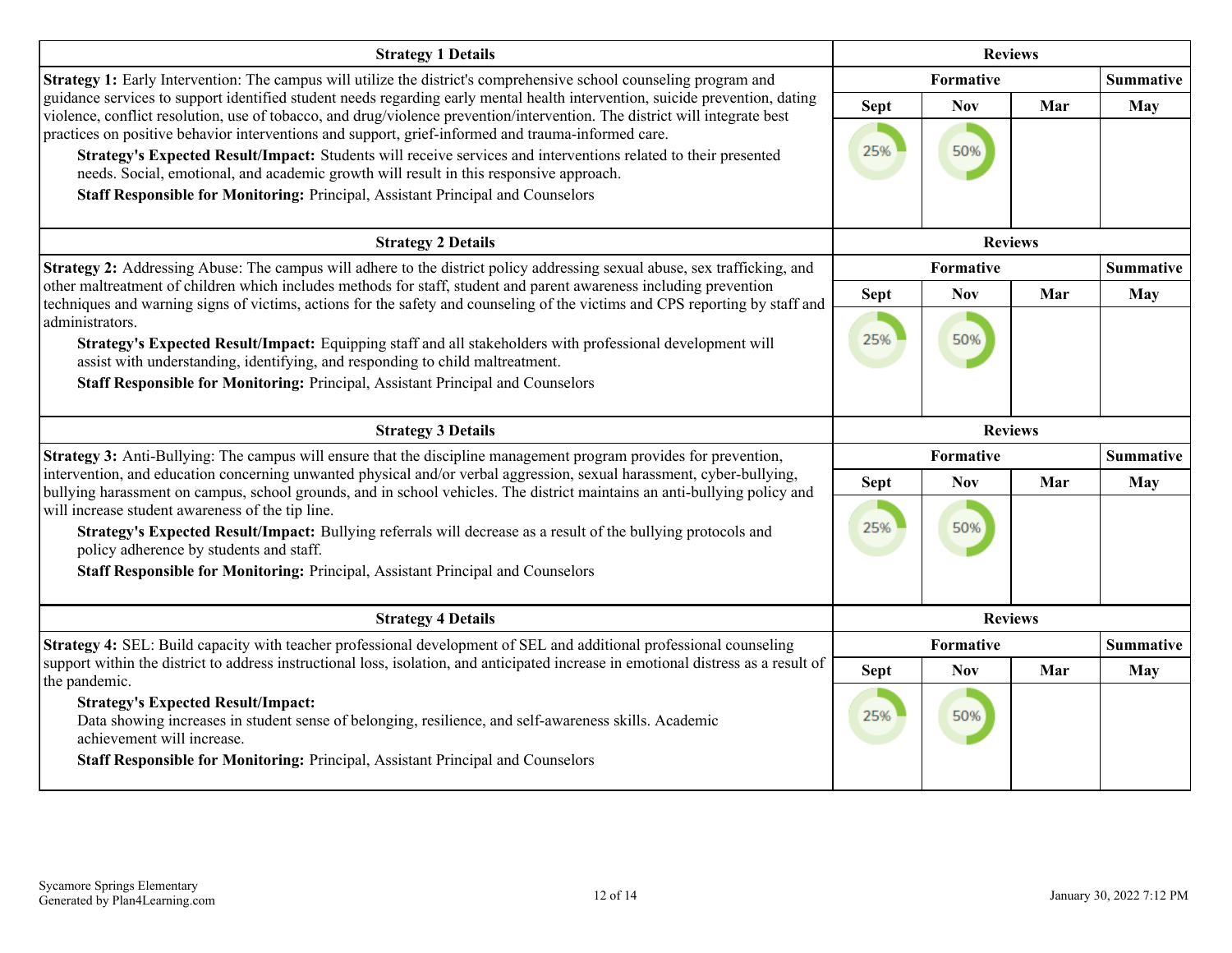<span id="page-12-0"></span>

| <b>Strategy 5 Details</b>                                                                                                                                                                                                                       | <b>Reviews</b> |                  |     |                  |
|-------------------------------------------------------------------------------------------------------------------------------------------------------------------------------------------------------------------------------------------------|----------------|------------------|-----|------------------|
| Strategy 5: SEL: The campus will utilize the district created TEKS-aligned comprehensive counseling curriculum that                                                                                                                             |                | <b>Formative</b> |     | <b>Summative</b> |
| includes supports for elementary and secondary campuses.                                                                                                                                                                                        | <b>Sept</b>    | <b>Nov</b>       | Mar | <b>May</b>       |
| Strategy's Expected Result/Impact: Utilization of social-emotional curriculum supports within lesson design.<br>Learner growth as indicated through surveys.<br>Staff Responsible for Monitoring: Principal, Assistant Principal and Counselors | 25%            | 50%              |     |                  |
| Continue/Modify<br>Accomplished<br>1009<br>No Progress                                                                                                                                                                                          | Discontinue    |                  |     |                  |

**Goal 5:** Parent Engagement:

DSISD will increase parent engagement and stakeholder involvement at both the campus and district level by making families feel welcomed through building meaningful connections and increased communication throughout the district and on all campuses.

Performance Objective 1: An increase in parental engagement through participation in campus/district events, positive connections to campus/district with an increase in overall communication throughout the district.

**Evaluation Data Sources:** Culture/Climate Survey results, sign-in sheets for district/campus events.

| <b>Strategy 1 Details</b>                                                                                                                                                                                                                                                                                                                                                                                                                                                                                                                                                                                                                                                                                                                                                                                                                                        | <b>Reviews</b>   |                  |     |                  |
|------------------------------------------------------------------------------------------------------------------------------------------------------------------------------------------------------------------------------------------------------------------------------------------------------------------------------------------------------------------------------------------------------------------------------------------------------------------------------------------------------------------------------------------------------------------------------------------------------------------------------------------------------------------------------------------------------------------------------------------------------------------------------------------------------------------------------------------------------------------|------------------|------------------|-----|------------------|
| <b>Strategy 1:</b> Parent and Family Engagement: The campus will educate and inform families about campus/district programs<br>and services prior to the event to build capacity, understanding, and importance of parent and family engagement. A variety<br>of communication methods will be used, in a language that parent can understand, including, but not limited to<br>websites/social media, emails, school marquee, local newspaper communications, meet the teacher night, open house, report<br>card pickup, parent/guardian meetings, etc.<br>Strategy's Expected Result/Impact: Increased participation in events and programs noted in sign-in sheets.<br>Use of climate/culture survey data along with website analytics will support feedback on implementation.<br><b>Staff Responsible for Monitoring: Principal and Assistant Principal</b> | <b>Formative</b> |                  |     | <b>Summative</b> |
|                                                                                                                                                                                                                                                                                                                                                                                                                                                                                                                                                                                                                                                                                                                                                                                                                                                                  | <b>Sept</b>      | Nov.             | Mar | May              |
|                                                                                                                                                                                                                                                                                                                                                                                                                                                                                                                                                                                                                                                                                                                                                                                                                                                                  | 25%              | 50%              |     |                  |
|                                                                                                                                                                                                                                                                                                                                                                                                                                                                                                                                                                                                                                                                                                                                                                                                                                                                  | <b>Reviews</b>   |                  |     |                  |
| <b>Strategy 2 Details</b>                                                                                                                                                                                                                                                                                                                                                                                                                                                                                                                                                                                                                                                                                                                                                                                                                                        |                  |                  |     |                  |
| <b>Strategy 2:</b> Communicating Student Achievement to Parents: The campus will provide consistent, timely, and accurate                                                                                                                                                                                                                                                                                                                                                                                                                                                                                                                                                                                                                                                                                                                                        |                  | <b>Formative</b> |     | <b>Summative</b> |
| communication to parents on individual student achievement data through a variety of methods such as, but not limited to                                                                                                                                                                                                                                                                                                                                                                                                                                                                                                                                                                                                                                                                                                                                         | <b>Sept</b>      | Nov.             | Mar | May              |
| student work samples, progress report updates, report cards, parent-teacher conferences, phone calls, etc.<br>Strategy's Expected Result/Impact: Increased partnerships with parents and families and an increase in student<br>achievement and supporting the whole child.<br><b>Staff Responsible for Monitoring: Principal and Assistant Principal</b>                                                                                                                                                                                                                                                                                                                                                                                                                                                                                                        | 25%              | 50%              |     |                  |